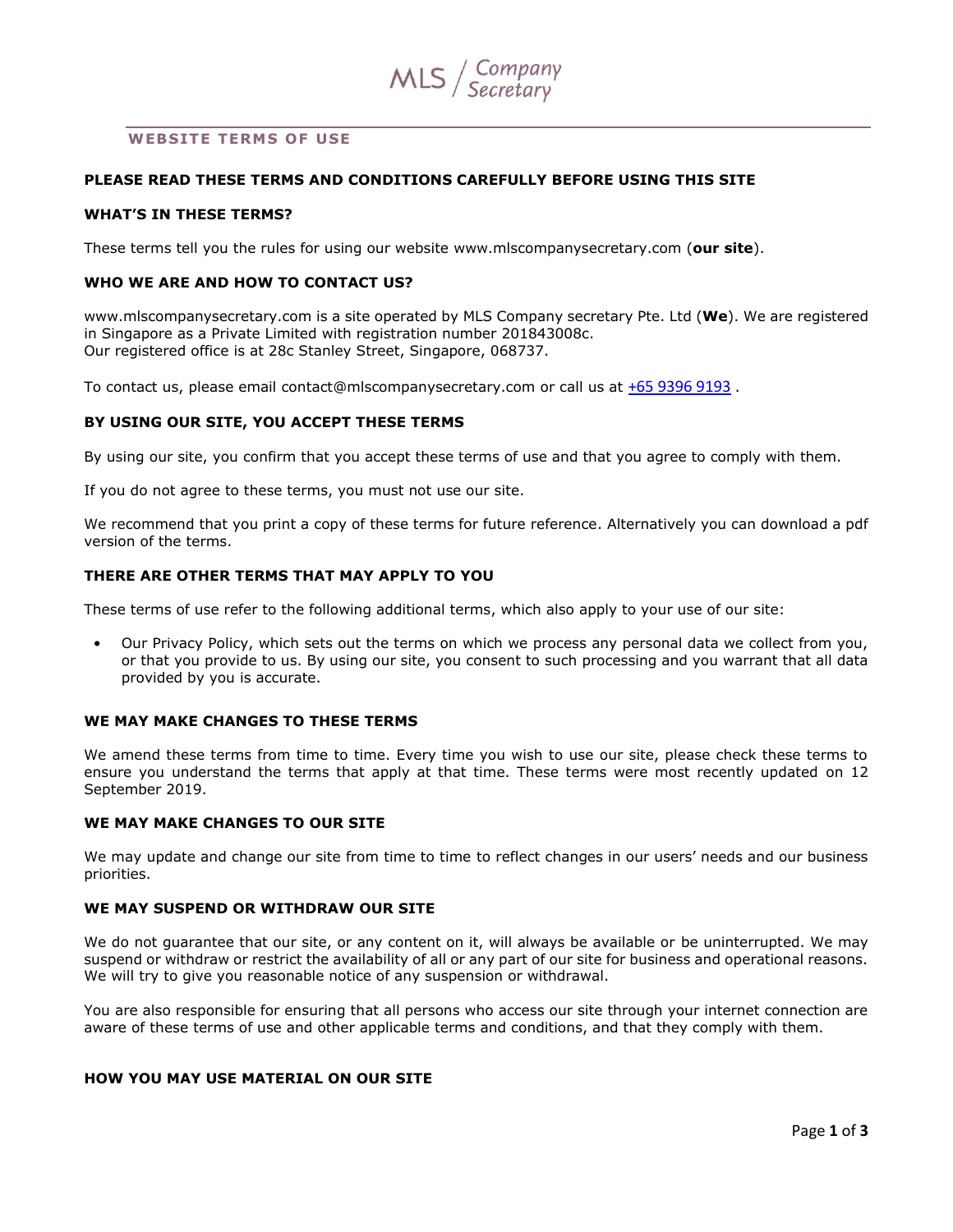# $MLS /$  Company

We are the owner or the licensee of all intellectual property rights in our site, and in the material published on it. Those works are protected by copyright laws and treaties around the world. All such rights are reserved.

You may print off, copy and download extracts of any page(s) from our site for your personal use and you may draw the attention of others within your organisation to content posted on our site.

You must not modify the paper or digital copies of any materials you have printed off or downloaded in any way, and you must not use any illustrations, photographs, video or audio sequences or any graphics separately from any accompanying text.

Our status (and that of any identified contributors) as the authors of content on our site must always be acknowledged.

You must not use any part of the content on our site for commercial purposes without obtaining a licence to do so from us or our licensors.

If you print off, copy or download any part of our site in breach of these terms of use, your right to use our site will cease immediately and you must, at our option, return or destroy any copies of the materials you have made.

## **DO NOT RELY ON INFORMATION ON THIS SITE**

The content on our site is provided for general information only. It is not intended to amount to advice on which you should rely. You must obtain professional or specialist advice before taking, or refraining from, any action on the basis of the content on our site.

Although we make reasonable efforts to update the information on our site, we make no representations, warranties or guarantees, whether express or implied, that the content on our site is accurate, complete or up to date.

## **WE ARE NOT RESPONSIBLE FOR WEBSITES WE LINK TO**

Where our site contains links to other sites and resources provided by third parties, these links are provided for your information only. Such links should not be interpreted as approval by us of those linked websites or information you may obtain from them.

We have no control over the contents of those sites or resources.

## **OUR RESPONSIBILITY FOR LOSS OR DAMAGE SUFFERED BY YOU**

- We do not exclude or limit in any way our liability to you where it would be unlawful to do so. This includes liability for death or personal injury caused by our negligence or the negligence of our employees, agents or subcontractors and for fraud or fraudulent misrepresentation.
- We exclude all implied conditions, warranties, representations or other terms that may apply to our site or any content on it.
- We will not be liable to you for any loss or damage, whether in contract, tort (including negligence), breach of statutory duty, or otherwise, even if foreseeable, arising under or in connection with:
	- use of, or inability to use, our site; or
	- use of or reliance on any content displayed on our site.
- In particular, we will not be liable for:
	- loss of profits, sales, business, or revenue;
	- business interruption;
	- loss of anticipated savings;